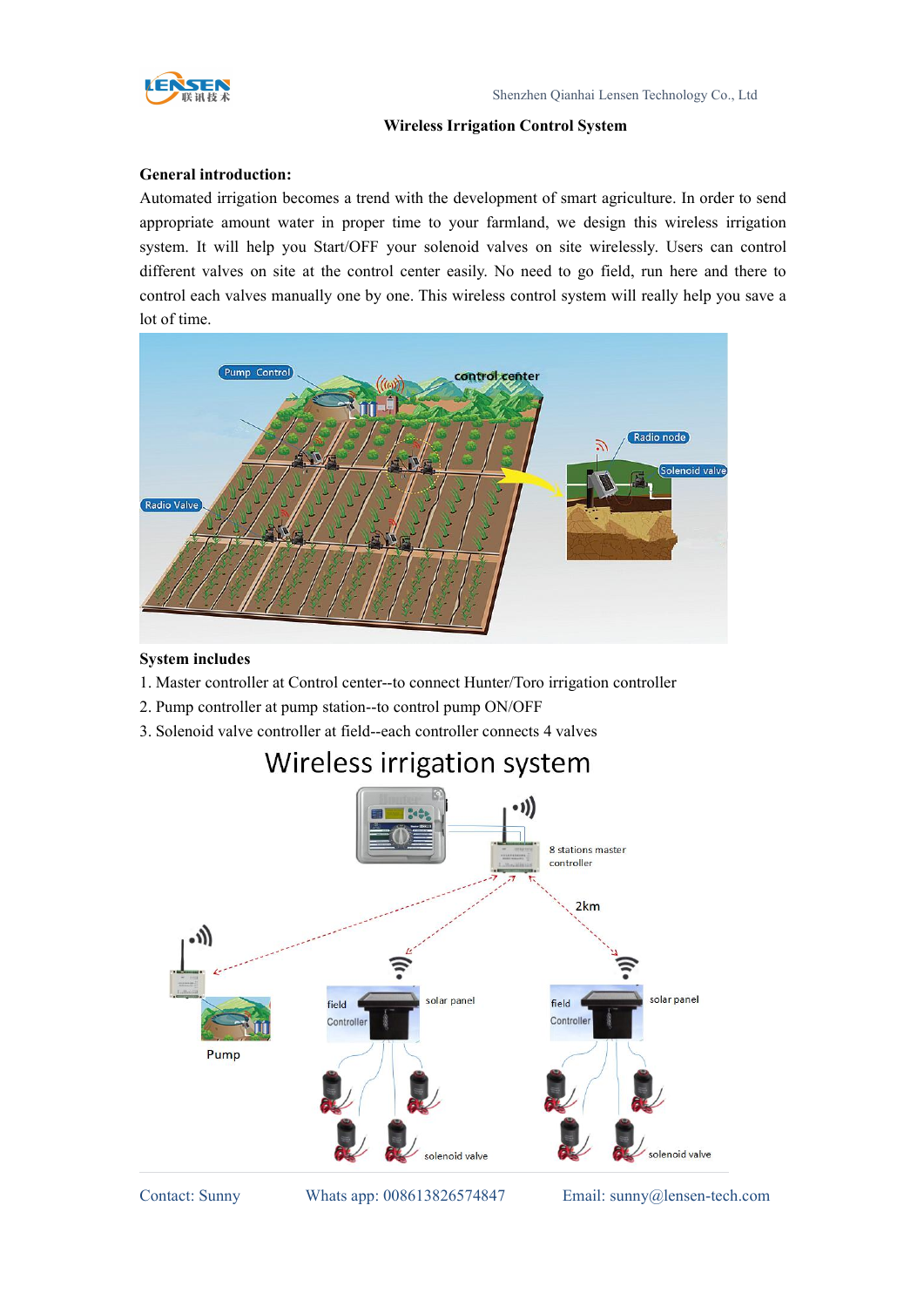

### **Features**

1. Base station expandable

The main controller has 8 stations. We also provide 8-station expander in order to connect 16 or 24 or 36 or 48 stations irrigation controller.

2. Valve controller support solar power supply

Field valve controller has 4 port. Each one can connect 4 valves (1 station controller or 2 station controller also available). Valve controller use solar power supply. It already has solar supply circuit on board.

3. Pump ON-OFF automatically

Our pump controller turns pump on automatically if any one of the solenoid valve is ON, switch off the pump if no valve is ON automatically.

4. Base station automatically controls valves

You can automatically switch on any solenoid valve according the scheduled irrigation controller's program.

5. Wireless connection

No need to operate pump and valve manually. Can do all at control room. No need to run here and there any more. Save time and energy.

6. Can check feedback from flow sensor (customize)

According flow sensor's digital/analog input, we can check each connected valve's condition

7. Control distance around 4km at open area, no communication fee.

#### **Benefits**

- 1. Lower labor costs
- 2. Increase accuracy (e.g. smaller more frequent sets)
- 3. Reduce water use (e.g. by night irrigation)

4. Irrigating multiple, large, and/or remote properties can be very labor intensive. In addition, it is often difficult to know exactly when (or if) valves were activated, and whether or not the desired duration or amount of water distribution was achieved. Furthermore, in instances where immediate response is required, manual valve activation may not be an option.

### **Parameter**

### **1. Master-Main controller:**

24V DC power supply 8 isolated inputs (24V AC or 24V DC), 1 relay output can expand by 8-station 433MHz, 1W power output Communication port: RS485

#### **2. Master-Expander**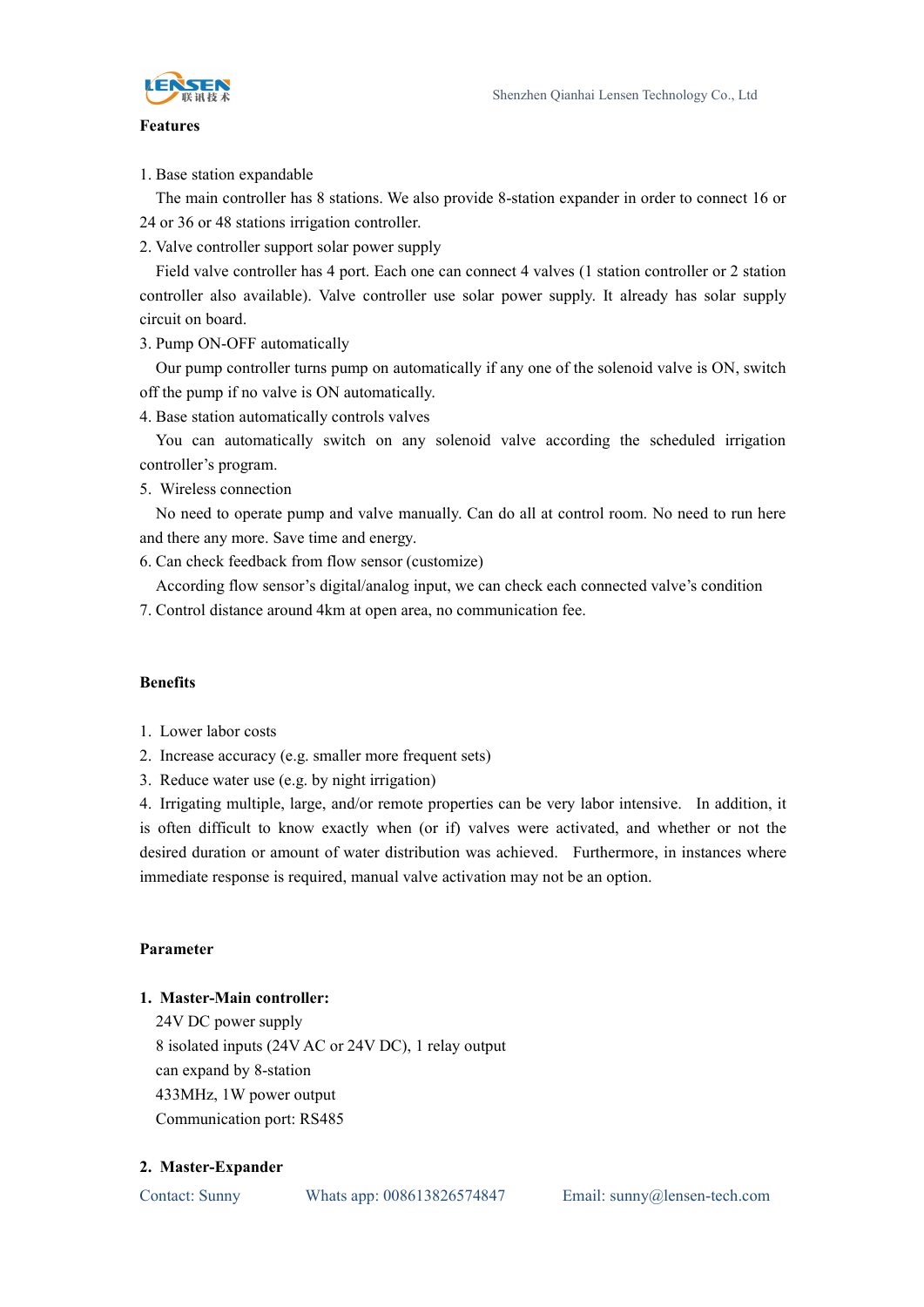

24V DC power supply 8 isolated inputs (24V AC or 24V DC), no output Communication port: RS485

### **3. Pump controller:**

Power supply: 12V DC 1 digital dry input and 1 relay output contact max load AC250V/5A, DC30V/5A 433MHz, 1W power output Communication port: RS485

### **4. Valve controller:**

12V DC power supply or solar panel power supply. Battery type: 12.6V 4 isolated pulse outputs, can control 4 solenoid valves (9-36V) separately 433MHz, 1W power output Power consumption: 40mA

### **How to connect master controller**



### Master controller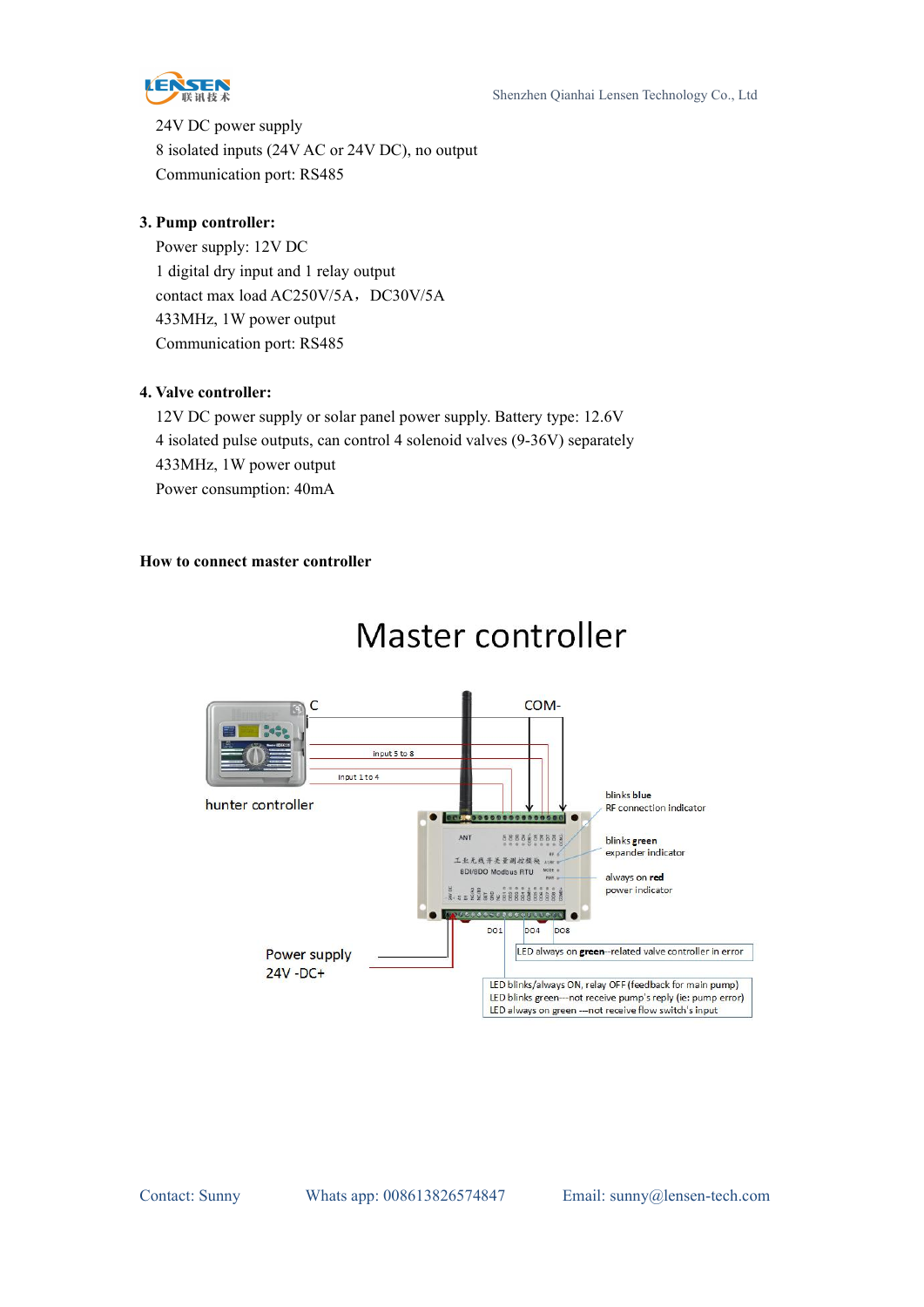

#### **About main controller's DIP switch definition**

#### **Right side DIP** DIP1-4: to set channel  $DIP$  1 ON=1  $DIP 2 ON=2$  $DIP$  3  $ON=4$ DIP 4 ON=8 DIP5-7, set for how many expander 1 expander. DIP 5-7 ON OFF OFF 2 expanders, DIP 5-7 OFF ON OFF 3 expanders, DIP 5-7 ON ON OFF Left side DIP--set ID 4 expanders, DIP 5-7 OFF OFF ON **DIP 1 ON=1** 5 expanders, DIP 5-7 ON OFF ON **DIP 2 ON=2** DIP  $3$  ON=4  $1.1.11$ DIP8 ON, master, SHOULD set ON **DIP 4 ON=8**  $......$ **DIP 8 ON=128**

### Master controller---DIP switch

This DIP setting means ID 1, channel 5, there are 2 expanders, master module

**How to connect expander**



Contact: Sunny Whats app: 008613826574847 Email: sunny@lensen-tech.com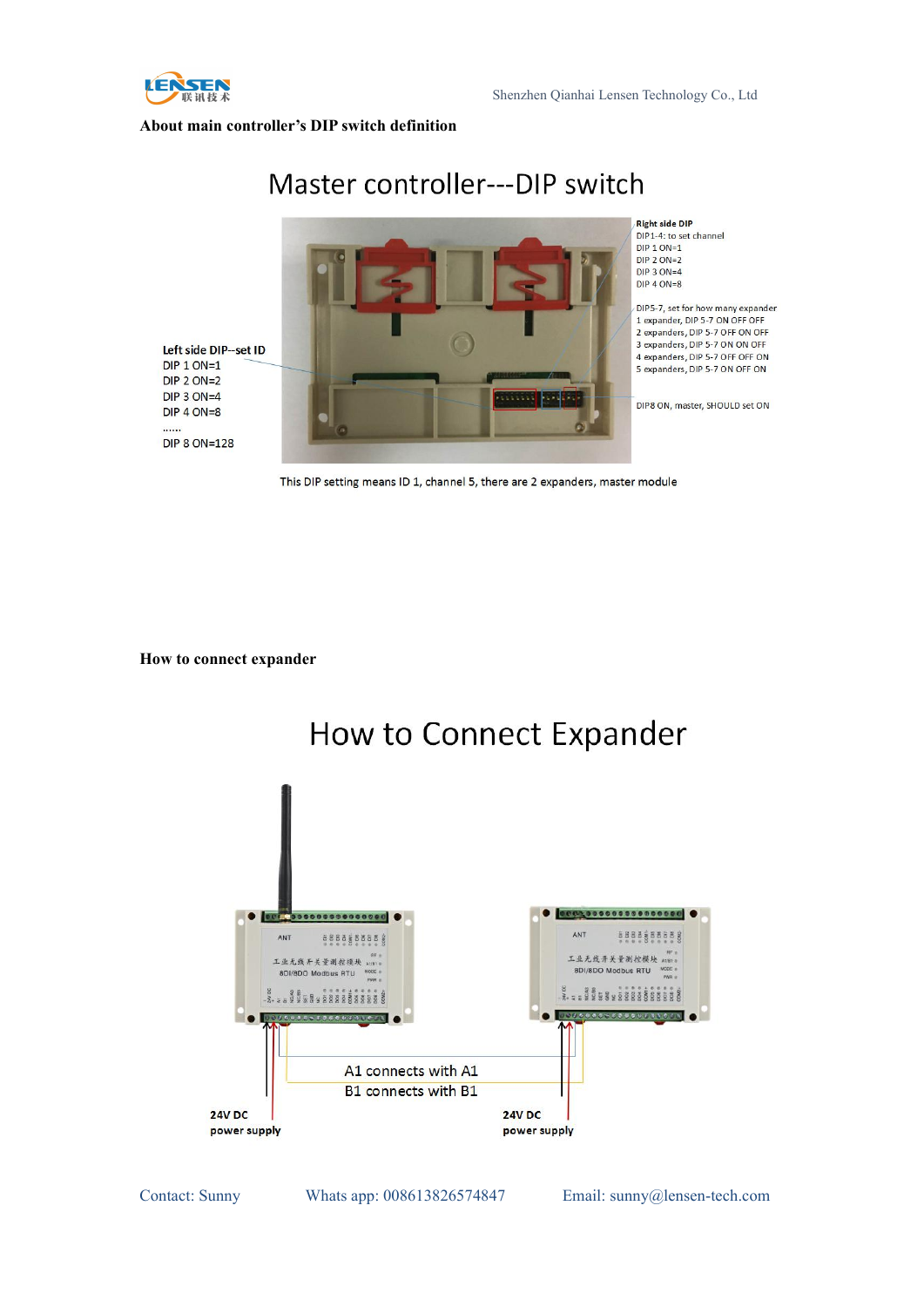

**About Expander's DIP switch definition**

## Expander---DIP switch setting



Expander 1: main module's ID+1, right side DIP all set OFF, Expander 2: main module's ID+2, right side DIP all set OFF ie: main module is ID 1, then please set expander 1 with ID2, expander 3 with ID3

### **How to connect main pump**